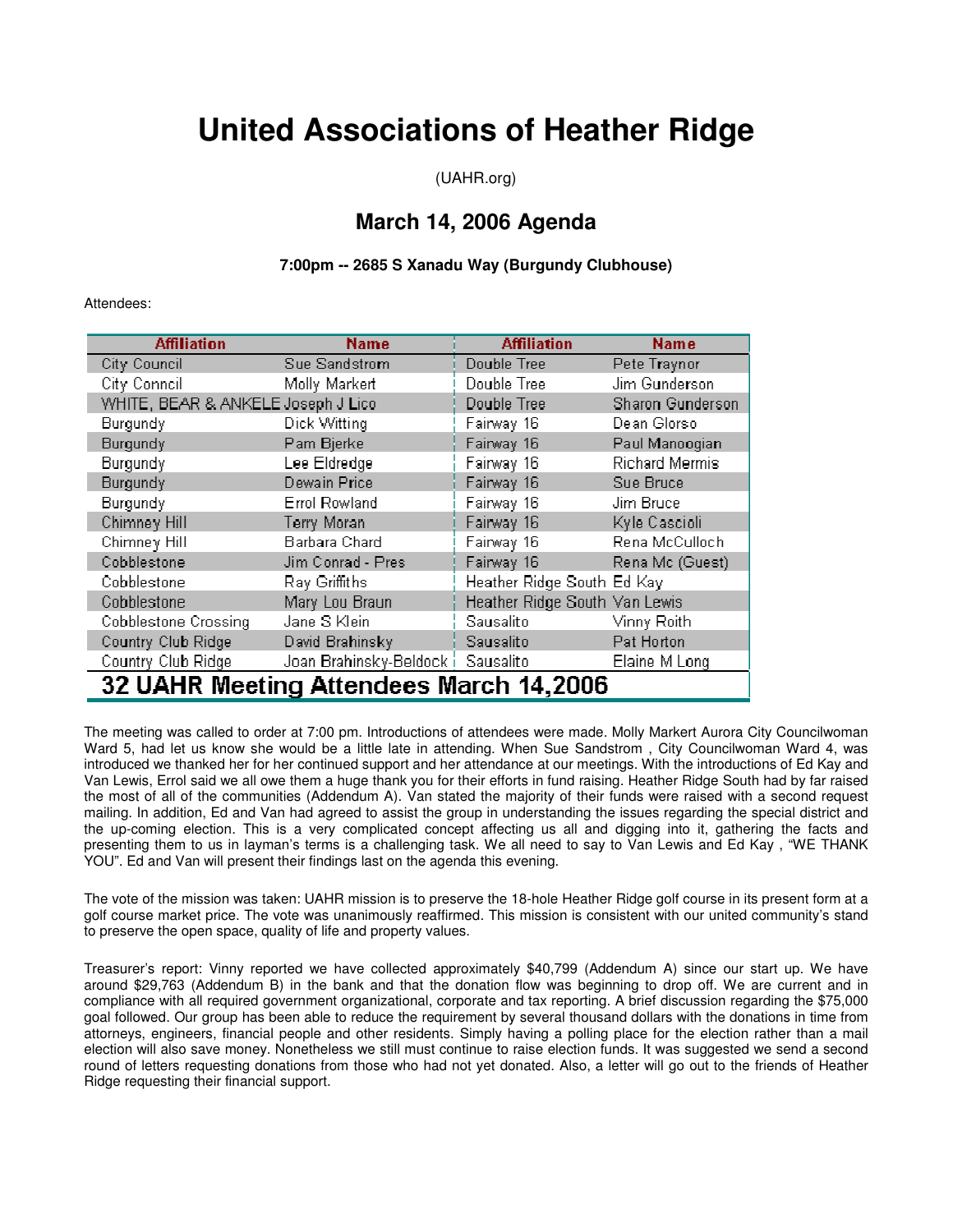#### **Accomplishments – Committee Updates**

#### · **GMOR – Group Maintenance & Organization of Residents – Sharon Gunderson**

Sharon reported she had nothing new to report other than the UAHR owes much to Van Lewis, Edie Reidel , Jan Butsch, Strawberry and all o the people who helped make the Wine and Cheese fund raiser such a success. Also she mentioned a special thanks to Chambers Wine & Liquor for their generous contribution of the wine. Pam Bjerke said she had dropped by and purchased \$85 from them recently and thanked them for their support of the UAHR.org. Jan Butsch's contributions in time and effort involving Strawberry are admirable. Errol said we had received letters / emails of from Eastridge (425 homes) and Village East (1,300 homes) joining Heather Gardens (2,436 homes) voicing support for our mission to preserve the 18-hole Heather Ridge golf course, In addition, The Colorado Women's Golf Association -- CWGA (comprised of 265 member clubs and nearly 19,000 individual members) has written a statement of support. All of these endorsements are published on out UAHR.org website. We are expecting a similar letter in a few days from the Colorado Golf Association CGA after their executive board meeting. The wine and cheese fund raisers were successful in raising more than \$7,500. Again we should all thank Chambers Wine and Liquor for donating the wine for the event.

#### · **IDAG – Influencing Development Group – Reactive Group – Vinny Roith**

#### **Current known Contract(s) Status – Alternatives**

Vinny and Errol reported 3 recent development activities.

- 1. Vinny and Ed Oswald met with a golf professional (RH not the HRCC pro), Friday 3/10 for a couple of hours. The pro said he didn't have any money and would not use any of his own money to buy the course. He said he could get a few investors together. His proposal was for the UAHR to buy the course at a golf course appraised price and then his investors would contribute the remainder to improve the clubhouse and golf course. Friday 3/10 for a couple of hours. The pro said he didn't have any money and would not use any of his own money to buy the course. He said he could get a few investors together. His proposal was for the UAHR to buy the course at a golf course appraised price and then his investors would contribute the remainder to improve the clubhouse and golf course.
- 2. Ed Oswald and Errol were introduced, by the HRCC owner, to a developer on 2/8. This developer's vision was consistent with the UAHR mission of preserving the driving range/ golf course and redeveloping the NE corner of Iliff and Xanadu, the location of the existing clubhouse. We do support that type of multi-story / multi-function development providing the essentials (i.e. pro shop, cart storage for 60 carts, banquet facilities, restaurant, bar,  $19<sup>th</sup>$  hole, locker rooms, etc) of a golf course be the top priority of the plans. After our meeting this developer took his ideas to the city. After meeting with the city, he called us and reported his group was taking the next step and will be back to us with specific plans with in a few weeks. Errol has talked with him in the last few days and the developer said he should have plans to us within the next few days. As these discussions occur, we keep in communication with the owner of the golf course with updates.
- 3. The HRCC owner told us he has also approached the city with a similar proposal as #2 above. The owner has stated that if the #2 group does not proceed with these plans he (the HRCC owner) will.

Errol said and Vinny concurred that developers are keeping a watchful eye on the progress of the UAHR activities and special district progress. We do have a majority of the city council supporting our efforts to form the special district. That support is not the same as supporting the mission to preserve the 18-hole Heather Ridge golf course. If our special district fails, both developers and the city eventually will see the opportunity to move forward, rip out the fairways, the trees, open space and replace the golf course with concrete, asphalt and housing. We must remain vigilant and alert.

#### · **GCAAG – Golf Course Acquisition Action Group**

The City of Aurora unanimously approved the Service Plan for the formation of the proposed Heather Ridge Metropolitan District. Prior to the unanimous vote these comments were made by Aurora Mayor Ed Tauer: "... I'm going to say something because this is really unique. I know of no other place where this is going on. There was a neighborhood group that wanted to take control of something that was within their area . . . or near them . . . and they are doing something that I think is so admirable . . . it . . . it may not work out in the end . . . but just them taking this step of saying, 'We're willing to hold an election and to possibly tax ourselves to control our future,' I think is really . . . it's . . . it's really ground breaking and a . . . and . . . so I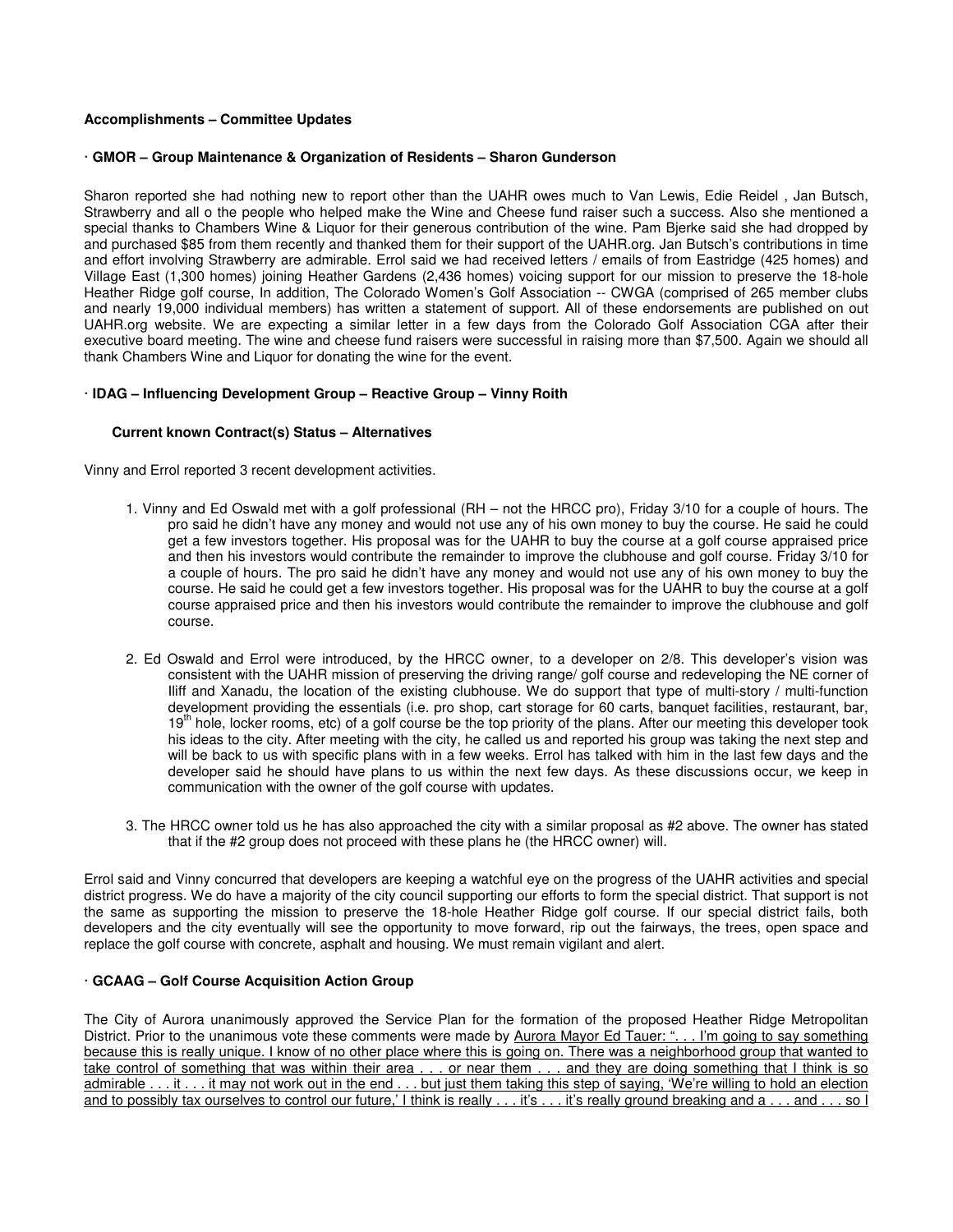want to thank all of the people who have been involved with it. It's really been a special effort. So, thank you very much." The actual recorded video can be viewed through a link on the UAHR.org website under **Click for the Latest** on the home page and **UAHR – Snapshot Chronology – significant events** – Feb 27, 2006 The Aurora City . . . It can also be viewed by clicking agenda item 11 & fast forwarding about 3 minutes on this City of Aurora link:

#### http://www.auroragov.org/AuroraGov/Government/City\_Council/Meetings\_\_Agendas\_and\_Minutes/Meeting\_Videos/021606

Alternative Funding: Lee Eldredge and Errol had again met with Lynn Dolan regarding taking Lynn 's fund raising work forward. Lynn was instrumental and led the fund raising campaign to preserve the Jewell Wetlands to the north of the HR golf course a few years ago. The last meeting with Lynn, Lee and Errol was Sunday March 5<sup>th</sup>. Errol is to find out if the golf course is in the 100 year flood plain, the difference between a flood plain and a flood plan, if there is a wetland on the property, find the definition of a wetland. Lee is contacting the Public Land Trust contacts as well as some of his clients who could help us find FREE money, i.e. matching funds, CO—GO. etc,

#### Old business:

- 1. The Aurora City Council unanimously approved the special district. **DONE**
- 2. The February Fund Raiser Wine Open House was a great success **DONE**
- 3. Continue Efforts to request funding from the community
- 4. Alternate Funding continuation

#### New Business:

- 1. We must gather 400 petition signatures from district 1 registered voters to put the special district questions on the ballot. The registered voters must be registered as residents or property owners in district 1. They can be renters. We had several people volunteer to seek signatures for the petitions in their areas. Thank you very much for the support. – Deadline for submitting petitions is 3/23/2006
- 2. We must find Election Judges, volunteers from our community to administer the election from 7am to 7pm on May 2nd. These Election Judges must take a 1½ hour course at specific times and dates in order to be qualified. Edie Reidel has been an Election Judge in the past. Dick & Maurine Witting , Jane Klein and Edie Reidel agreed to lead the effort to get volunteers. We need to get new people volunteering. Volunteers help us further unite the community, leading to accomplishment of our mission to preserve the 18-hole Heather Ridge golf course.
- 3. The HRCC owner has invited all of the residents surrounding the golf course to a St Patrick's Day gathering at the HRCC clubhouse. The event is March  $17<sup>th</sup>$  at 5:00 pm. Free snacks and entertainment will be provided. This is an important time for all of us to have a positive gathering in the spirit of fun and camaraderie, further providing the opportunity to unite the community, leading to accomplishment of our mission to preserve the 18-hole Heather Ridge golf course.

#### **GCAAG** (continued) – Special District discussion – Ed Kay and Van Lewis

Before introducing Ed and Van, Errol summarized the reason we are voting to form a special district. In the spring of 2005, we were alerted by Larry & Pat Horton , Sausalito , via Molly Markert that the golf course was for sale and we were facing the very real threat of development of the open space golf course. On the June 1, 2005 monthly meeting, we unanimously voted in favor of taking a **proactive** approach to protecting our property values and quality of life, maintaining the open space and establishing our mission to preserve the 18-hole Heather Ridge golf course. We were advised by the City of Aurora that our best option to meet our mission to preserve the 18-hole Heather Ridge golf course was to form a special district. We thank the city for helping us work through and understand the process; and especially for putting us in contact with our Pro-Bono (FREE until May  $2^{nd}$ ) Special District attorney firm White, Bear & Ankele. Gary White and his people, including Joe Lico, who is here tonight, have been invaluable in helping us move forward with our mission. We must keep in mind after May  $2^{nd}$  the Pro-Bono (no charge) will end. If all parts of the Special District are approved at the polls on May 2<sup>nd</sup>, the continuing time the attorneys need to spend will be minimal. However, if any part of the vote is defeated, and the special district issues are brought up again in the future for vote, the legal costs can become significant. Since our June 1st unanimous proactive vote, we have considered many alternatives and diversions to our mission, but none of them has been consistent with our mission. We must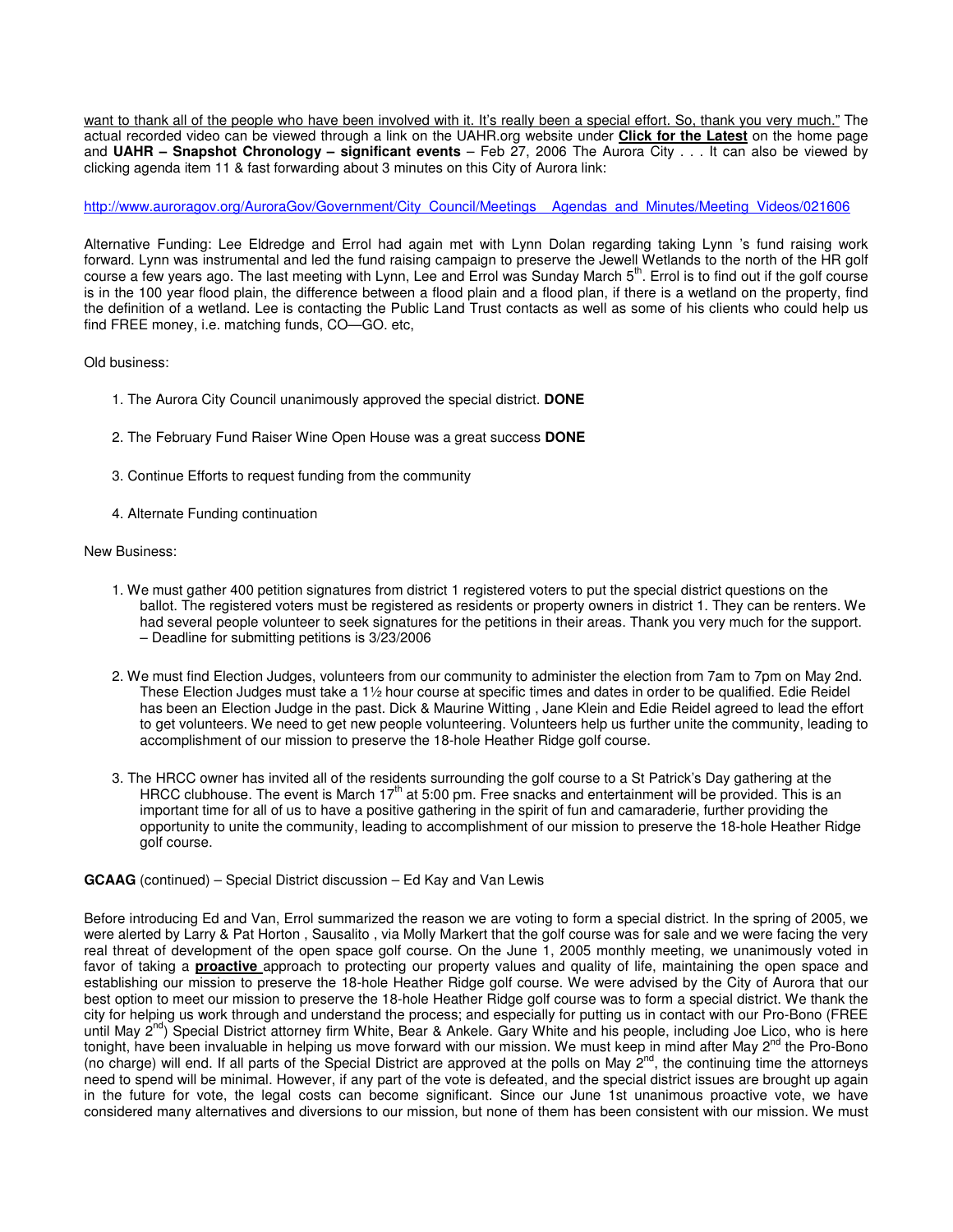remain steady in this marathon keeping our mission to preserve the 18-hole Heather Ridge golf course as the only reason we are here and the UAHR exists. Errol further stated that just prior to our February  $7<sup>th</sup>$  meeting, we were told by the attorneys we must have 5 directors for the proposed special district. We asked the present UAHR, Inc. Board if they were willing to serve. Those agreeing to serve included: Vinny Roith, Jane Klein and Errol Rowland. Two more members were needed. Mary Lou Braun and Lee Eldredge both agreed to serve. The reasoning behind these candidates was: we have 2 representatives north of Iliff, on the front 9. We have 3 on the south side of Iliff. We have 2 golfers, 3 non golfers. We have one HRCC golf member, 2 women and 3 men and 4 of the communities are represented. Cathy Thrash our former Treasurer had recently resigned and Lee being a CPA agreed to take that spot. Joe Lico presented proposed director forms to be completed immediately following the 2/7 general meeting to these 5 people. A couple of days later, Errol asked the attorneys if we could add or change people on this board. The attorneys said not until after the May 2nd vote. The board is in agreement on the two major issues: 1. the board must be expanded to include one representative from each HOA, and 2. The board agrees that bi-laws will be established requiring a majority vote of the homeowners concerning any long term organizational/business plans and financial commitments/negotiations. With that Errol introduced Ed Kay and Van Lewis.

Van said he and Ed had met with Joe Lico for a couple of hours earlier and presented Joe with several questions regarding the formation of the district, the ballot items, asking about changing a few of the ballot questions to be more specific in relation to our needs:

- 1. The ballot will not be prepared with the wording until 3/31
- 2. There are 27 questions on the ballot and they will scare all of us to pieces, These 27 items are dictated by the template for forming a special district administered by the City of Aurora .
- 3. 3 of the questions will form the special district one is: Shall a special district be formed? -- and 2 questions pertaining to the election of the directors.
- 4. If the Special District is approved but the other 24 questions are not approved, we will have no power should a developer and city decide the open space can be developed.
- 5. If at a later time we wish the district to vote on the other non approved items, we will have the expense of another election and this time we will have to pay for the attorney work (Pro-Bono ends May  $2^{nd}$ ). The estimated cost for another election is \$100,000.
- 6. There will be items about the district having the ability to issue bonds for up to \$40 million and a mill levy of up to 50 mills. These two items are dictated by the template for forming a special district administered by the City of Aurora .
- 7. The directors vote to initiate and negotiate any financial matters.

Ed Kay said that the agreement the board will sign will specify: that should any assessments for taxes be proposed, those assessments would be put up for a vote by all the property holders and residents of the special district. He continued saying this agreement would provide for adequate notice by mail and other means to all these voters. Further, that these provisions would be in the bylaws of the District when it is established. Ed, Van and attorney Joe Lico pointed out that the Section 31 provisions allow individual homeowners to opt out of the district. In addition, these board members agree to increase the number of members on this board to have a member from each district 1 HOA represented on the board.

Thank you Ed Kay and Van Lewis for your efforts and this report

#### **To dos for next meeting:**

- 1. 2nd round of fund raising letters to residents who have not responded **Pam Bjerke**
- 2. Letters to Friends of Heather Ridge **Ed Oswald**
- 3. Gather 400 petition signatures from District 1 Registered Voters Deadline 3/23/2006  **Sue Bruce**
- 4. Contact Aurora Sentinel asking for signatures on the petition **Mary Lou Braun**